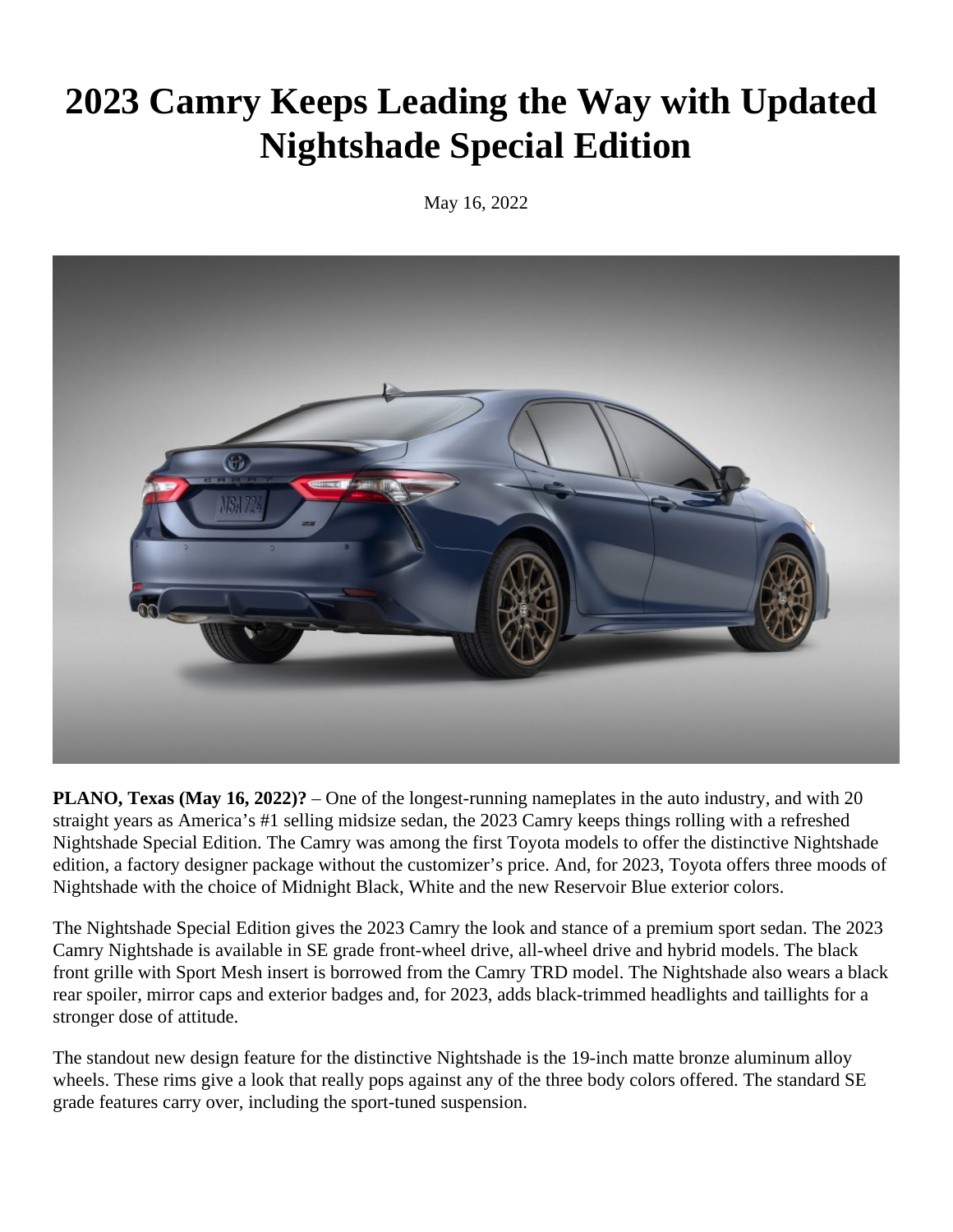The Nightshade Edition is designed to appeal to drivers who enjoy a car that gets little extra attention or for those who appreciate getting a designer look at a value price. That appeal is growing. The Nightshade package accounted for about 5% of Camry sales in 2021 and, for 2022, is on track to be about 7%.



# **A Camry for Everyone, and Up to 52 MPG**

Currently in its eighth design generation, the Toyota Camry is also just one year shy of its 40<sup>th</sup> anniversary in America. A wide array of model choices, plus Camry's alluring, coupe-inspired design and renowned Toyota quality and value, are a few reasons why Camry maintains leadership in the mid-size sedan category. All told, the 2023 Camry offers 18 different choices, offering a model for nearly every budget and taste. Notably, the Nightshade Edition is offered on all four-cylinder and hybrid models.

- Five 4-cyl. FWD grades LE, XLE, SE, SE Nightshade, XSE
- Five 4-cyl. AWD grades LE, XLE, SE, SE Nightshade, XSE
- Five hybrid grades LE, XLE, SE, SE Nightshade, XSE
- Three V-6 grades XLE, XSE and performance-tuned TRD

As fuel economy has recently zoomed to the top of many buyers' priority lists, it is worth pointing out the outstanding fuel efficiency ratings across the Camry line. The LE Hybrid is the champ, with a manufacturer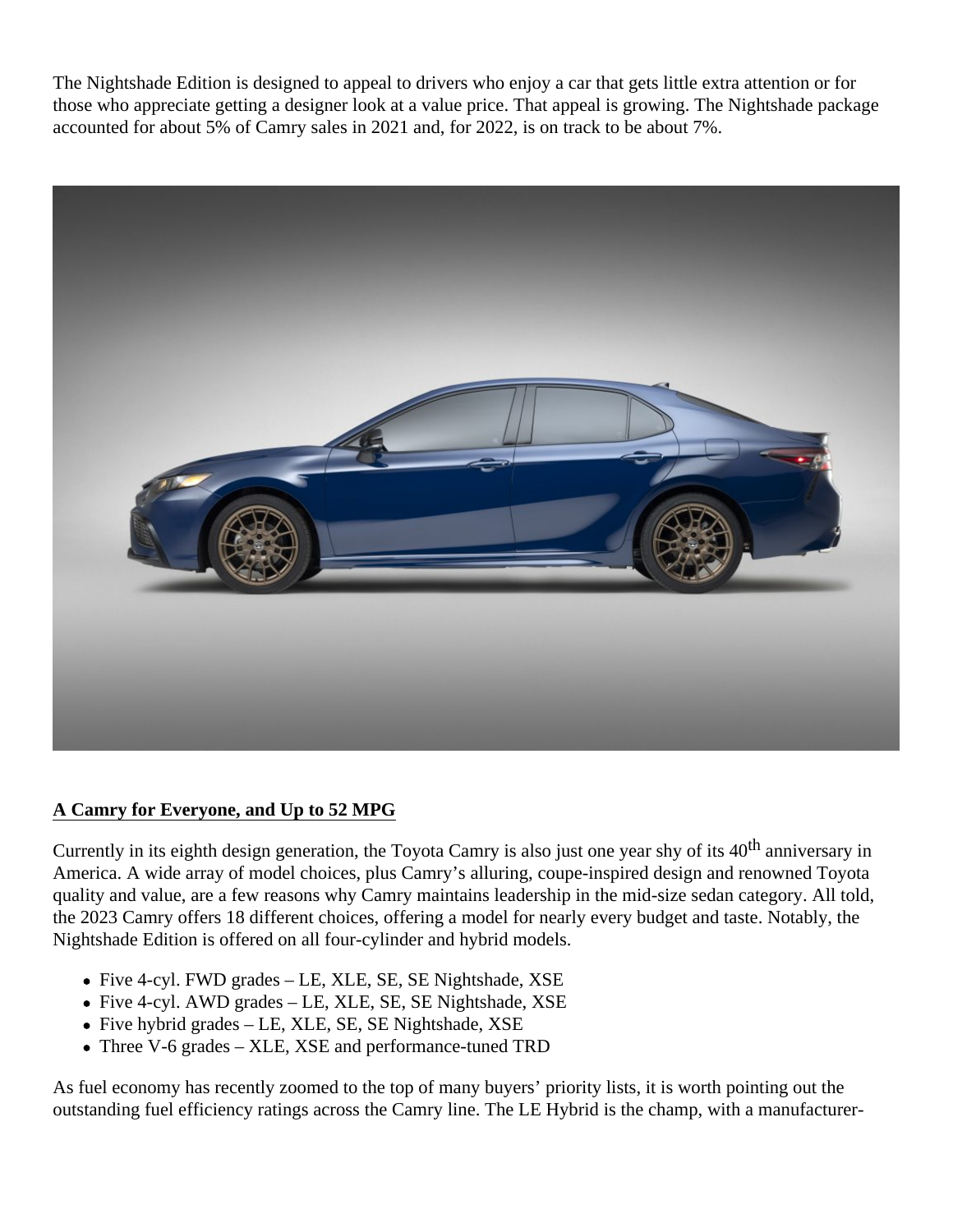estimated 51 MPG city / 53 MPG highway / 52 MPG combined rating. The LE FWD gas model is also a standout in its class, with manufacturer-estimated 28/39/32 MPG ratings.

# **Toyota Safety Sense 2.5+**

The Camry has been a repeat IIHS TOP SAFETY PICK+ recipient. This is the organization's highest rating, and one that acknowledges the standard Toyota Safety Sense 2.5+ system that includes:

- Pre-collision System with Pedestrian Detection with Intersection Support
- Road Sign Assist (RSA)
- Dynamic Radar Cruise Control standard on LE and SE gas grades
- Full-Speed Range Dynamic Radar Cruise Control standard on TRD, XLE gas and Hybrid, LE Hybrid and SE Hybrid grades
- Lane Keeping Technology: Lane Departure Alert with Steering Assist (LDA w/ SA), Lane Tracing Assist (LTA) and Sway Warning System
- Automatic High Beams (AHB)

Road Sign Assist (RSA) is designed to recognize certain road sign information using a forward-facing camera and display the signs on the multi-information display (MID).

In addition to the TSS 2.5+ system, to help Camry drivers change lanes with confidence, Blind Spot Monitor is designed to help detect and warn the driver of vehicles approaching or positioned in the adjacent lanes. Rear Cross Traffic Alert (RCTA) can offer added peace of mind by helping to detect vehicles approaching from either side while backing out and alerting the driver with a visual and audible warning. These features come standard on TRD, XLE and XSE grades and are available on certain LE and SE grades.

All 2023 Camry models have 10 standard airbags and Toyota's Star Safety System, which includes Enhanced Vehicle Stability Control, Traction Control, Electronic Brake-force Distribution, Brake Assist, Anti-lock Braking System and Smart Stop Technology. All Camrys also come equipped with a standard backup camera.

In addition, all 2023 Camry models are equipped with Toyota's Rear Seat Reminder. The feature detects whether a rear door was opened within 10 minutes of the vehicle being turned on, or at any time after the vehicle has been turned on. If so, it flashes a reminder message in the instrument cluster after the engine is turned off, accompanied by multitone chimes.

# **Foundation for Agility and Ride Comfort**

Extensive use of high-tensile-strength steel in the TNGA-K platform along with innovative fastening methods, including laser screw welding and advanced adhesives, give Camry its rock-solid feeling on the road. Optimally tuned MacPherson-type strut front suspension and multi-link rear suspension endow the Camry with a ridehandling balance befitting luxury vehicles (SE, XSE and TRD grades also have sport-tuned springs and shocks).

Camry engineers prioritize a quiet ride, and the current-generation model improved on that by incorporating noise, vibration and harshness (NVH) countermeasures previously found exclusively on luxury models. Extensive sound absorbing insulation includes foam/vibration-dampening materials throughout the vehicle, along with a thicker dash silencer mat across the entire firewall section. A special vibration-damping coating is applied over a wider area of the underfloor, and noise-proofing material encompasses more surface area under the headliner.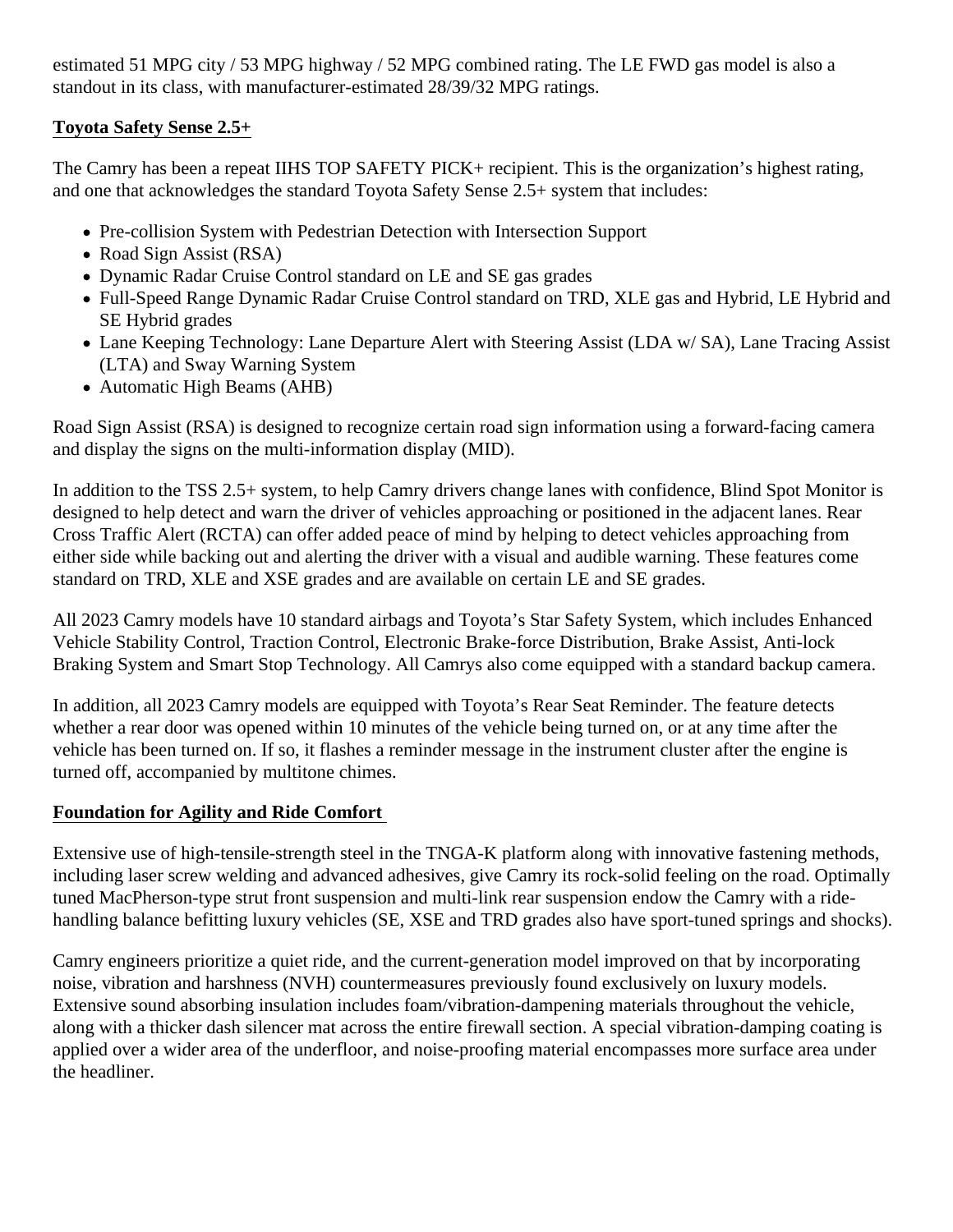

# **High-Style, High-Function Cabin**

The Camry's interior melds functionality, elegant styling and impeccable fit and finish. The dash design gives the driver a sporty cockpit-type feel while treating both the driver and the front passenger to expansive outward visibility.

Surfaces throughout the cabin employ soft-touch premium materials. Interior trim in all grades gives a sophisticated, higher-tech look with linear dark, wood inlay or patterned metal, depending on the model grade. Interior color choices, depending on exterior color, include Ash, Macadamia or Black. The sport-oriented XSE grade also offers an exclusive Cockpit Red interior for a touch of exotic sports car flavor.

Exquisite stitching on the front- and rear-seat surfaces, one example of the high level of craftsmanship, is found throughout the vehicle. The XLE grade features a luxurious looking textured herringbone seat pattern. Ventilated front seats are available on the XLE and XSE.

The Camry relays information to the driver via three available displays. A floating 7- or 9-inch central touchscreen display combines audio and navigation. Customizable features and smart phone-like touch screen icons help ensure familiar and convenient operation.

For even greater functionality, Camry also offers an available 7-inch multi-information display within the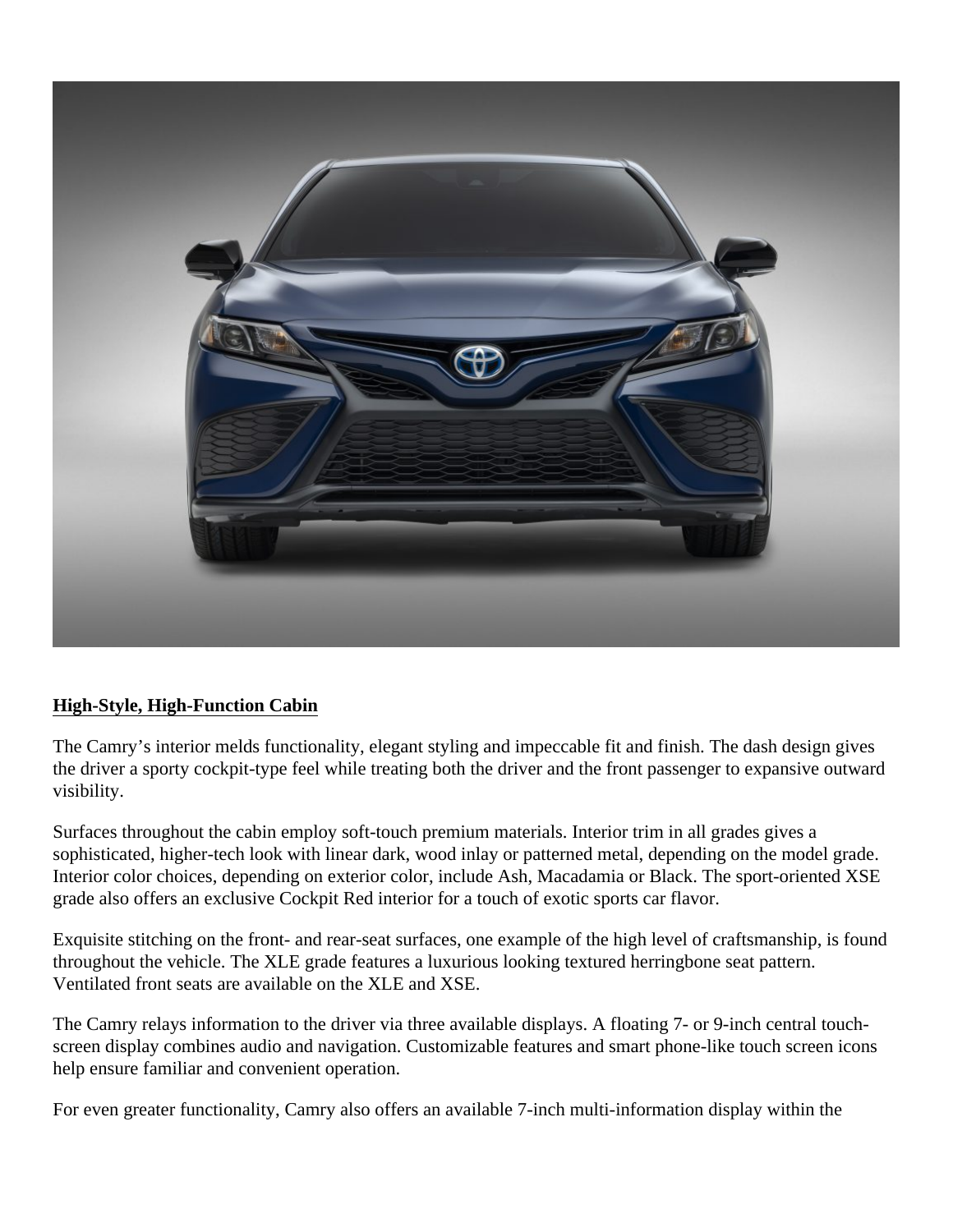instrument cluster. Available on XLE and XSE, a 10-inch color Head-Up Display (HUD) projects vital information, including speed and turn-by-turn navigation directions, onto the lower portion of the windshield.

The Camry TRD grade offers single zone climate control while all other grades have standard automatic dual zone climate control. The system specific to the hybrid versions uses an electric compressor and humidity sensor. Rear seat vents come standard on the XLE and XSE Hybrid grades and are available as a package upgrade on the LE and SE.



# **High Power, Efficiency and Value**

The 2023 Camry offers a choice of three powertrains: 2.5-liter Dynamic Force four-cylinder, 3.5-liter V-6 and next-generation Toyota Hybrid System (THS II). The Dynamic Force 2.5-liter engine is a strong but smooth operator, yielding an impressive 203 hp at 6,600 rpm and 184 lb.-ft. of peak torque at 5,000 rpm (206 hp and 186 lb.-ft. for XSE grade, which uses a dual-outlet exhaust). Most AWD grades have 202 hp, while the Camry XSE AWD grade has 205 hp with dual-outlet exhaust.

The four-cylinder engine uses a very high compression ratio (13:1) and Toyota's innovative D-4S fuel injection, which employs both direct injection and additional port injectors. The engine is chock-full of Toyota's most advanced technologies, including Dual VVT-i with VVT-iE (Variable Valve Timing intelligent system by Electric motor) and laser-clad valve seats. A variable cooling system, variable oil pump and a cooled exhaust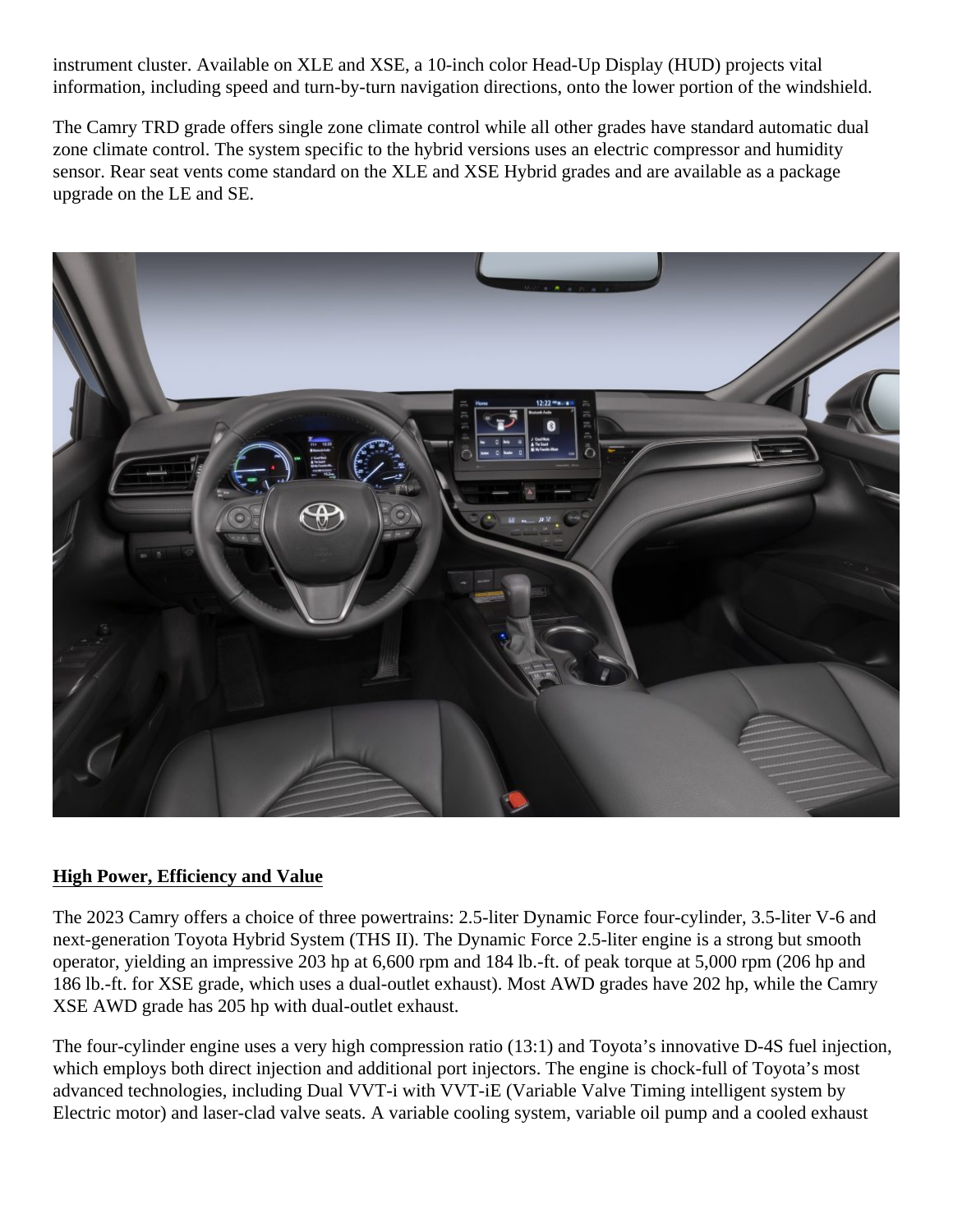gas recirculation (EGR) system all contribute to the engine's high thermal efficiency and outstanding fuel economy ratings. Notably, regular-grade fuel is specified for all 2023 Camry models, helping to bolster value for the customer.

# **V-6 Performance at a High Level**

The 2023 Toyota Camry is one of the few midsize sedans to still offer a V-6 engine and this one is a gem. It is standard for the TRD and is available for the XLE and XSE grades, as well.

The 24-valve, DOHC 3.5-liter engine is equipped with the D-4S direct injection system, along with a speciallydeveloped VVT-iW (Variable Valve Timing-intelligent Wide) variable valve timing system for the intake, with VVT-i on the exhaust. The VVT-iW system can switch the engine to the Atkinson cycle, which reduces pumping losses by delayed closing of the intake valves. Output is outstanding, with 301 horsepower at 6,600 rpm and 267 lb.-ft. of peak torque at 4,700 rpm.

#### **Direct Shift 8-speed Automatic**

In all Camry gas grades, both the 2.5-liter engine and the 3.5-liter V-6 are teamed with the Direct Shift eightspeed automatic transmission that delivers satisfyingly crisp-yet-smooth quick-shifting to deliver an exemplary blend of performance and refinement. Close mid-range ratios improve passing performance, while the wide range of torque converter lock-up yields a more direct driving feel and contributes to fuel efficiency. Control logic optimizes precise matching of engine torque on downshifts for smoother transitions.

#### **Toyota Hybrid System II**

The Camry Hybrid powertrain is the most efficient and powerful offered since the model debuted in 2007. The Toyota Hybrid System (THS II) combines the output of the 2.5-liter Dynamic Force four-cylinder engine and an electric motor (MG1), while using both that motor and a second motor (MG2) for hybrid battery charging. In the hybrid, the gas engine employs an even higher 14:1 compression ratio and Atkinson cycle and is tuned to produce 176 hp and 163 lb.-ft. of torque. Paired with the 118-hp electric motor, the total hybrid system net output is 208 hp.

Sequential Shiftmatic technology allows the driver to "shift" the electronically controlled continuously variable transmission (ECVT). It mimics a quick-shifting 6-speed automatic transmission via paddle shifters (on SE and XSE grades) or with the console-mounted shift lever.

The Lithium-ion (Li-ion) hybrid battery pack is installed beneath the rear seat and does not reduce passenger room or trunk capacity. The battery's position also contributes to a lower center of gravity. Along with the traditional Camry Hybrid NORMAL, ECO and EV drive system modes, a SPORT mode allows for an increase in power from the hybrid system for improved acceleration response relative to throttle pedal input.

The clever Auto Glide Control (AGC) feature helps to enhance fuel efficiency by calculating efficient coasting logic. AGC can be activated only when the vehicle is being operated in the ECO drive mode. When activated, AGC limits the loss of vehicle speed through engine braking, acting more like a neutral gear to allow longer coasting. An AGC indicator light illuminates on the multi-information display when AGC is in operation to alert the driver of reduced engine braking.

# **Toyota Audio**

The base Toyota Audio system for the 2023 Camry features a dramatic looking and easy-to-use 7-in. floating